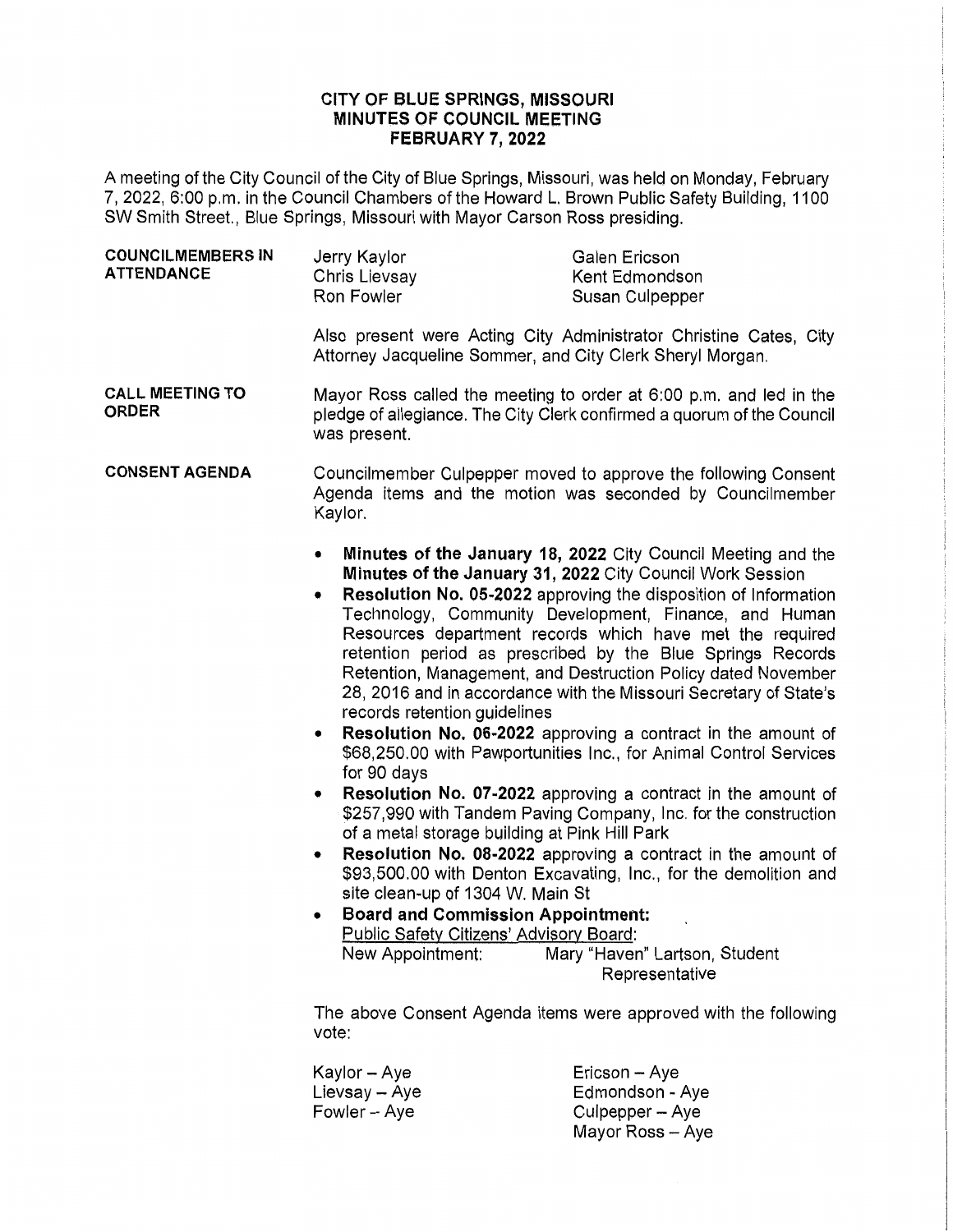**PUBLIC HEARING** - **REZONING (RZ-12-21- 8078) AND GENERAL DEVELOPMENT PLAN (GDP-12-21-8081) FOR BLUE SPRINGS AQUATIC CENTER STAFF REPORT INTRODUCTION AND 1ST READING - BILL NO. 4950**  • **REZONING FOR BLUE SPRINGS AQUATIC CENTER (RZ-12-21-8078)**  Mayor Ross opened the Public Hearing to consider rezoning property from High Density Multi-Family District, Service Office, and General Business to Public Land and Open Space (RZ-12-21-8078) and approval of a General Development Plan to expand the existing Blue Springs Fieldhouse by providing indoor and outdoor aquatics and associated site improvements (GDP-12-21-8081) for the Blue Springs Aquatic Center at 305 NE Mock Ave. at 6:02 p.m. The public hearing was continued from January 18, 2022 without testimony. The minutes of the public hearing were recorded by a certified court reporter. City Clerk Sheryl Morgan entered one exhibit into the record. Associate Planner Jamarcus Magee reviewed the details of the proposed rezoning and General Development Plan and addressed questions from the Council. The Mayor hearing no further comments for or against, closed the public hearing at 6:07 p.m. Councilmember Culpepper introduced Bill No. 4950 rezoning property from High Density Multi-Family District, Service Office, and General Business to Public Land and Open Space for the Blue Springs Aquatic Center at 305 NE Mock Ave (RZ-12-21-8078). City Clerk Sheryl Morgan made the first reading of Bill No. 4950 by title; copies of the proposed Bill having been made available to the public. Councilmember Fowler moved to approve Bill No. 4950 upon its first reading and proceed with the second reading. Motion seconded by Councilmember Kaylor and, after discussion, carried unanimously. **2ND READING · BILL NO.** Ms. Morgan made the second reading of Bill No. 4950 by title. **4950** Councilmember Fowler moved to adopt Bill No. 4950 upon its second reading and give it **ORDINANCE NO. 5083,** with a copy attached hereto and made a part of the minutes. Motion seconded by Councilmember Kaylor and carried with the following vote: **INTRODUCTION AND 1ST READING - BILL NO. 4951 -GENERAL DEVELOPMENT PLAN FOR BLUE SPRINGS AQUATIC CENTER (GDP-12-21-8081)**  Lievsay - Aye Fowler-Aye Ericson - Aye Edmondson - Aye Culpepper - Aye Kaylor -Aye Mayor Ross - Aye Councilmember Culpepper introduced Bill No. 4951 approving a General Development Plan to expand the existing Blue Springs Fieldhouse by providing indoor and outdoor aquatics and associated site improvements for the Blue Springs Aquatic Center at 305 NE Mock Ave (GDP-12-21-8081). City Clerk Sheryl Morgan made the first reading of Bill No. 4951 by title; copies of the proposed Bill having previously been made available to the public. Councilmember Fowler moved to approve Bill No. 4951 upon its first reading and proceed with the second reading. Motion seconded by Councilmember Kaylor and carried unanimously.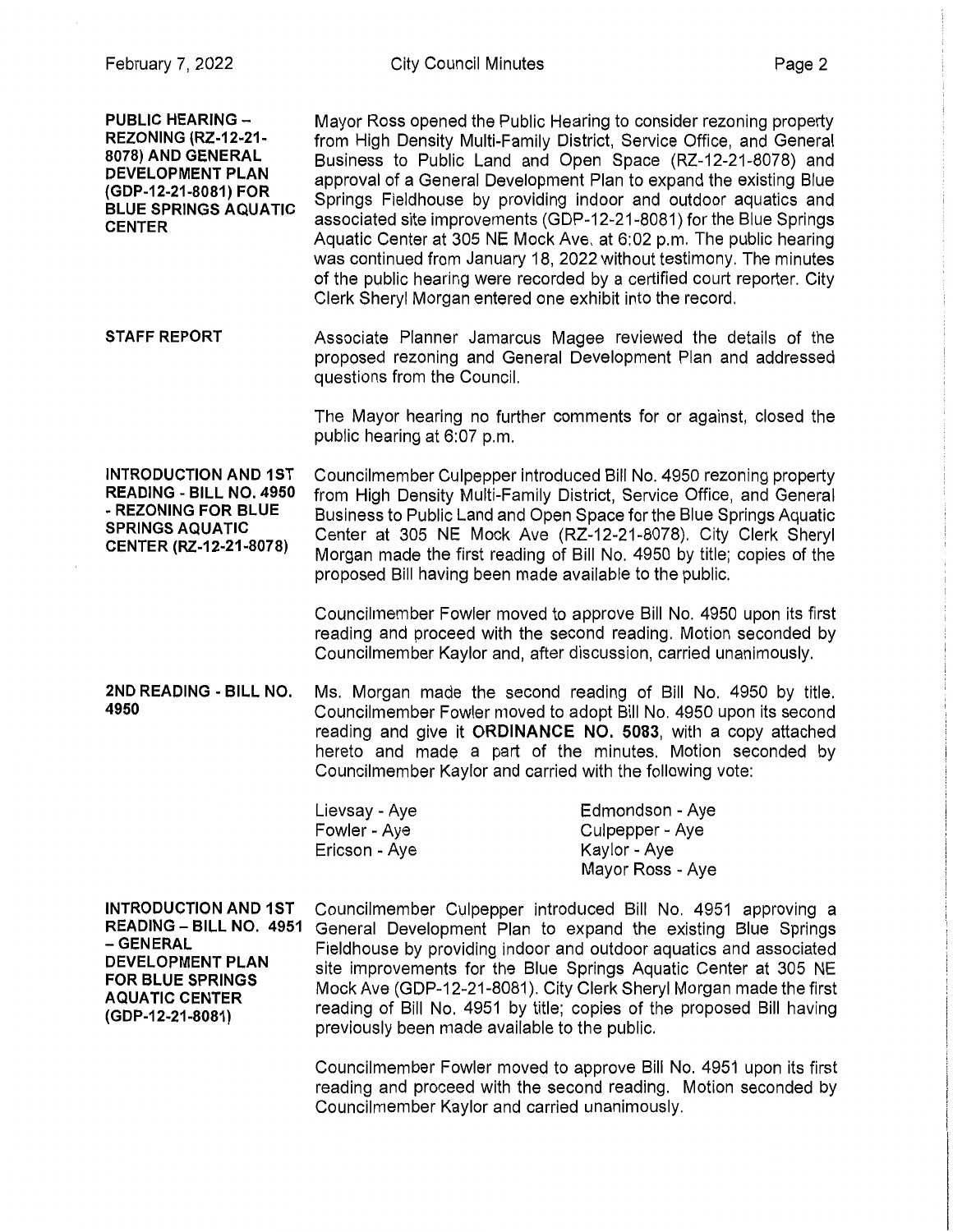**2ND READING - BILL NO.** Ms. Morgan made the second reading of Bill No. 4951 by title. **4951** Councilmember Fowler moved to adopt Bill No. 4951 upon its second reading and give it **ORDINANCE NO. 5084,** with a copy attached hereto and made a part of the minutes. Motion seconded by Councilmember Kaylor and carried with the following vote:

| $Fowler - Aye$  | Culpepper – Aye  |
|-----------------|------------------|
| Ericson – Aye   | Kaylor -- Aye    |
| Edmondson - Aye | Lievsay – Aye    |
|                 | Mayor Ross - Aye |

**PUBLIC HEARING** - **CONDITIONAL USE PERMIT FOR COMMEruCALDAYCARE CENTER FOR HARMONY HOUSE (CUP-12-21-8090)** 

Mayor Ross opened the Public Hearing to consider approval of a Conditional Use Permit for a commercial Day Care on the subject 0.88 +\- acre property located on the Northeast corner of SW Westbound US 40 Hwy (CUP-12-21-8090). and SW 37th Street at 6:10 p.m. The minutes of the public hearing were recorded by a certified court reporter. City Clerk Sheryl Morgan entered one exhibit into the record.

**STAFF REPORT**  Associate Planner Shana Kelly reviewed the details of the proposed Conditional Use Permit.

**APPLICANT**  Robin Dickins was present for any questions from the Council.

> The Mayor hearing no further comments for or against, closed the public hearing at 6: 13 p.m.

**INTRODUCTION AND 1ST READING - BILL NO. 4952**  - **CONDITIONAL USE PERMIT FOR COM MERICAL DAY CARE CENTER FOR HARMONY HOUSE (CUP-12-21-8090)** 

Councilmember Culpepper introduced Bill No. 4952 approving a Conditional Use Permit for a commercial Day Care on the subject 0.88 +\- acre property located on the Northeast corner of SW Westbound US 40 Hwy (CUP-12-21-8090). City Clerk Sheryl Morgan made the first reading of Bill No. 4952 by title; copies of the proposed Bill having previously been made available to the public.

Councilmember Fowler moved to approve Bill No. 4952 upon its first reading and proceed with the second reading. Motion seconded by Councilmember Kaylor and carried unanimously.

**2ND READING - BILL NO.** Ms. Morgan made the second reading of Bill No. 4952 by title. **4952** Councilmember Fowler moved to adopt Bill No. 4952 upon its second reading and give it **ORDINANCE NO. 5085,** with a copy attached hereto and made a part of the minutes. Motion seconded by Councilmember Kaylor and carried with the following vote:

| Ericson - Aye   | Kaylor - Aye     |
|-----------------|------------------|
| Edmondson - Aye | Lievsay – Aye    |
| Culpepper - Aye | Fowler $-$ Aye   |
|                 | Mayor Ross - Aye |

**PUBLIC HEARING** - **REZONING (RZ-12-21-8093) AND PLANNED DEVELOPMENT CONCEPT PLAN** 

Mayor Ross opened the Public Hearing to consider rezoning property from General Business to Planned Development - Residential (RZ-12-21-8093) and request approval of a Planned Development Concept Plan for the development of 124 apartment units (PDC-12- 21-8092) on 26.05 +/- acres generally located north of SW Wyatt Road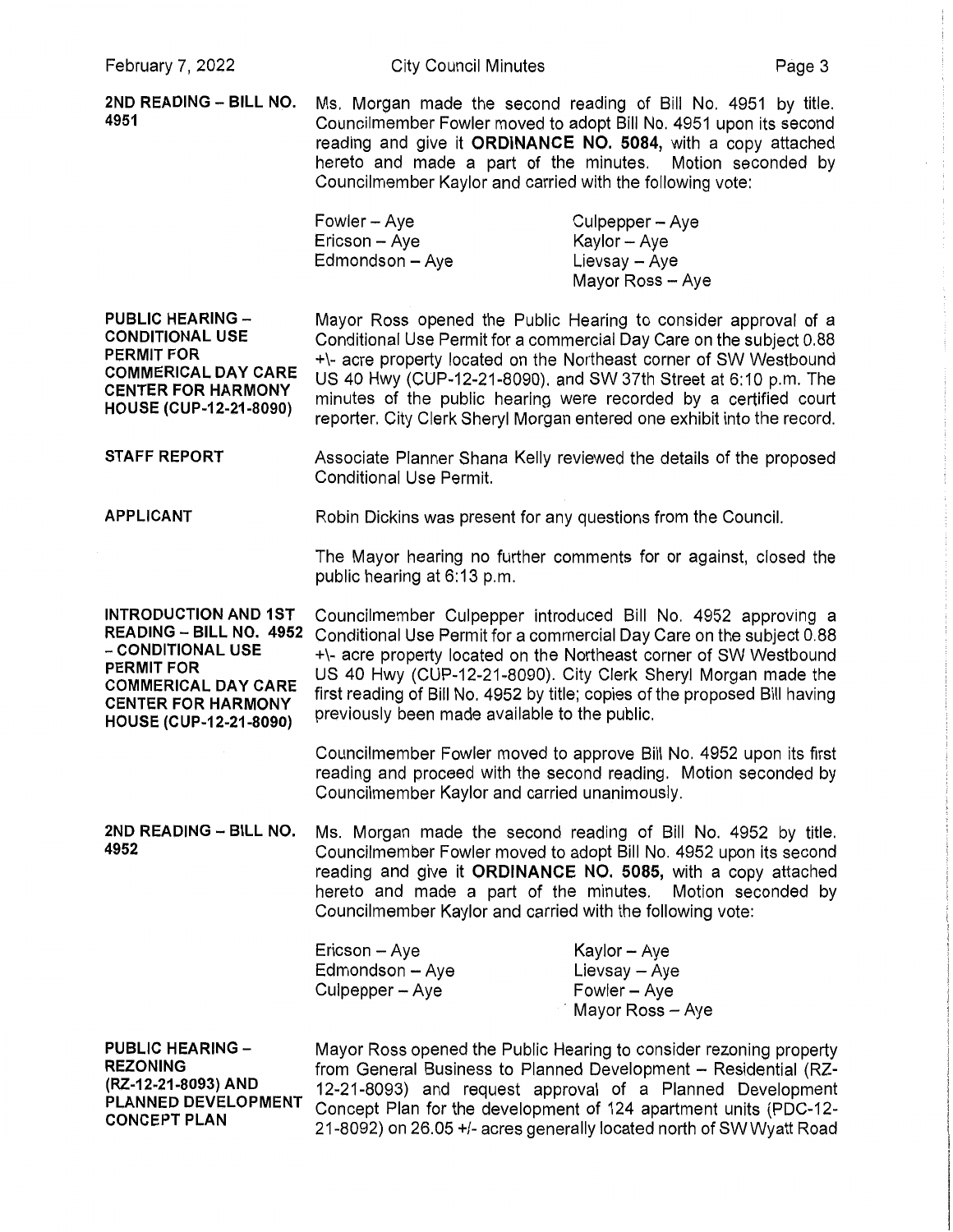- the details of the proposed rezoning and Planned Development Concept Plan and addressed questions from the Council.
- **APPLICANT**  Richard Batt shared a presentation on behalf of the Applicant. A copy of the presentation is attached to the Exhibit entered into the record.
- **COUNCIL DISCUSSION**  Councilmember Fowler thanked Mr. Batt for the neighborhood meeting held in December to talk about the project with the community. Mr. Batt addressed questions regarding the road width and sidewalks and the percentage of garage on the front of the units.
- **IN SUPPORT OF**  David Judd of Blue Springs Christian Church spoke in support of the project. Mr. Judd is the Executive Pastor for Blue Springs Christian Church which is immediately to the north of the project.
- **IN OPPOSITION TO**  Bob Chaney addressed Council in opposition to the project. Mr. Chaney expressed support for the Redwood project, but concern for retaining the area on 7 Highway for commercial use and the percentage of garage facade.

The Mayor hearing no further comments for or against, closed the public hearing at 6:59 p.m.

**INTRODUCTION AND 1ST READING - BILL NO. 4953**  - **REZONING FOR REDWOOD LIVING (RZ-12-21-8093)**  Councilmember Culpepper introduced Bill No. 4953 rezoning property from General Business to Planned Development - Residential on 26.05 +/- acres generally located north of SW Wyatt Road +/- 500-ft. west of SW 7 Highway (RZ-12-21-8093). City Clerk Sheryl Morgan made the first reading of Bill No. 4953 by title; copies of the proposed Bill having previously been made available to the public.

> Councilmember Fowler moved to approve Bill No. 4953 upon its first reading and proceed with the second reading. Motion seconded by Councilmember Kaylor and, after discussion, carried with a vote of 4- 3 as follows:

| Edmondson - Aye | Lievsay - Aye    |
|-----------------|------------------|
| Culpepper – No  | Fowler - No      |
| Kaylor – Aye    | Ericson – No     |
|                 | Mayor Ross - Aye |

**2ND READING - BILL NO.** Ms. Morgan made the second reading of Bill No. 4953 by title. **4953** Councilmember Fowler moved to adopt Bill No. 4953 upon its second reading and give it **ORDINANCE NO. 5086,** with a copy attached hereto and made a part of the minutes. Motion seconded by Councilmember Kaylor and carried with the following vote: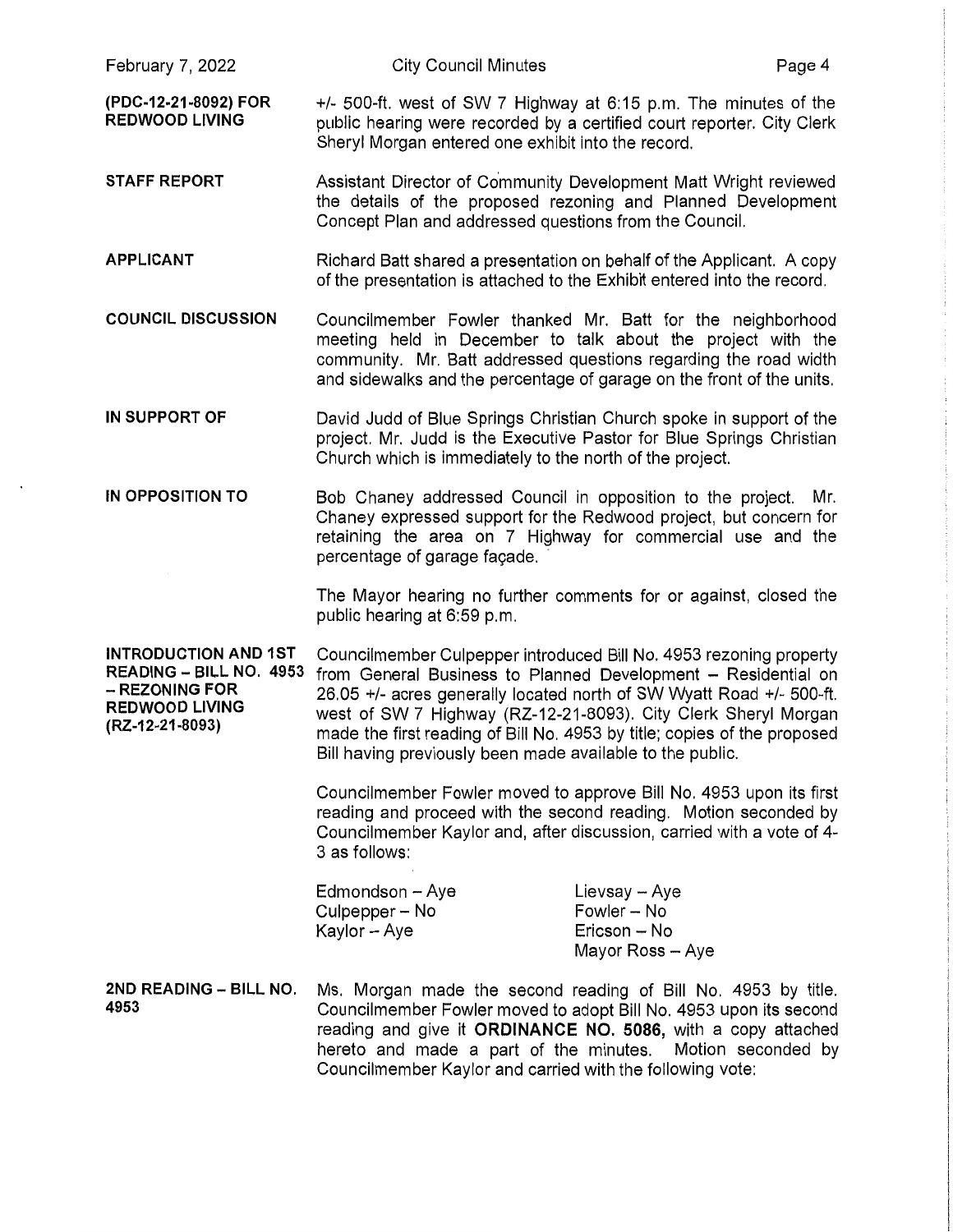Culpepper – No Kaylor-Aye  $Lievsay - Aye$ 

Fowler- No Ericson - No  $Edmondson - Ave$ Mayor Ross - Aye

**INTRODUCTION AND 1ST READING - BILL NO. 4954**  Planned Development Concept Plan for the development of 124 **-PLANNED DEVELOPMENT CONCEPT PLAN FOR REDWOOD LIVING (PDC-12-21-8092)**  Councilmember Culpepper introduced Bill No. 4954 approving a apartment units on 26.05 +/- acres generally located north of SW Wyatt Road+/- 500-ft. west of SW 7 Highway (PDC-12-21 -8092). City Clerk Sheryl Morgan made the first reading of Bill No. 4954 by title; copies of the proposed Bill having previously been made available to the public.

> Councilmember Fowler moved to approve Bill No. 4954 upon its first reading and proceed with the second reading. Motion seconded by Councilmember Kaylor and carried with a vote of 4-3 as follows:

| Kaylor – Aye  | Ericson – No     |
|---------------|------------------|
| Lievsay – Aye | Edmondson - Aye  |
| Fowler – No   | Culpepper – No   |
|               | Mayor Ross - Aye |

**2ND READING - BILL NO.** Ms. Morgan made the second reading of Bill No. 4954 by title. **4954** Councilmember Fowler moved to adopt Bill No. 4954 upon its second reading and give it **ORDINANCE NO. 5087,** with a copy attached hereto and made a part of the minutes. Motion seconded by Councilmember Kaylor and carried with the following vote:

| Lievsay – Aye | Edmondson - Aye  |
|---------------|------------------|
| Fowler – No   | Culpepper – No   |
| Ericson – No  | Kaylor – Aye     |
|               | Mayor Ross - Aye |

**INTRODUCTION AND 1ST READING - BILL NO. 4955**  - **FINAL PLAT FOR CHAPMAN RIDGE, 2No PLAT (PF-12-21-8077)** 

Councilmember Culpepper introduced Bill No. 4955 approving the Final Plat for Chapman Ridge, 2nd Plat, generally located 250-ft. north of SE Colbern Road, west of SE Chapman Ridge Drive (PF-12-21- 8077). City Clerk Sheryl Morgan made the first reading of Bill No. 4955 by title; copies of the proposed Bill having previously been made available to the public.

Councilmember Fowler moved to approve Bill No. 4955 upon its first reading and proceed with the second reading. Motion seconded by Councilmember Kaylor and carried unanimously.

**2ND READING - BILL NO.** Ms. Morgan made the second reading of Bill No. 4955 by title. **4955** Councilmember Fowler moved to adopt Bill No. 4955 upon its second reading and give it **ORDINANCE NO. 5088,** with a copy attached hereto and made a part of the minutes. Motion seconded by Councilmember Kaylor and carried with the following vote: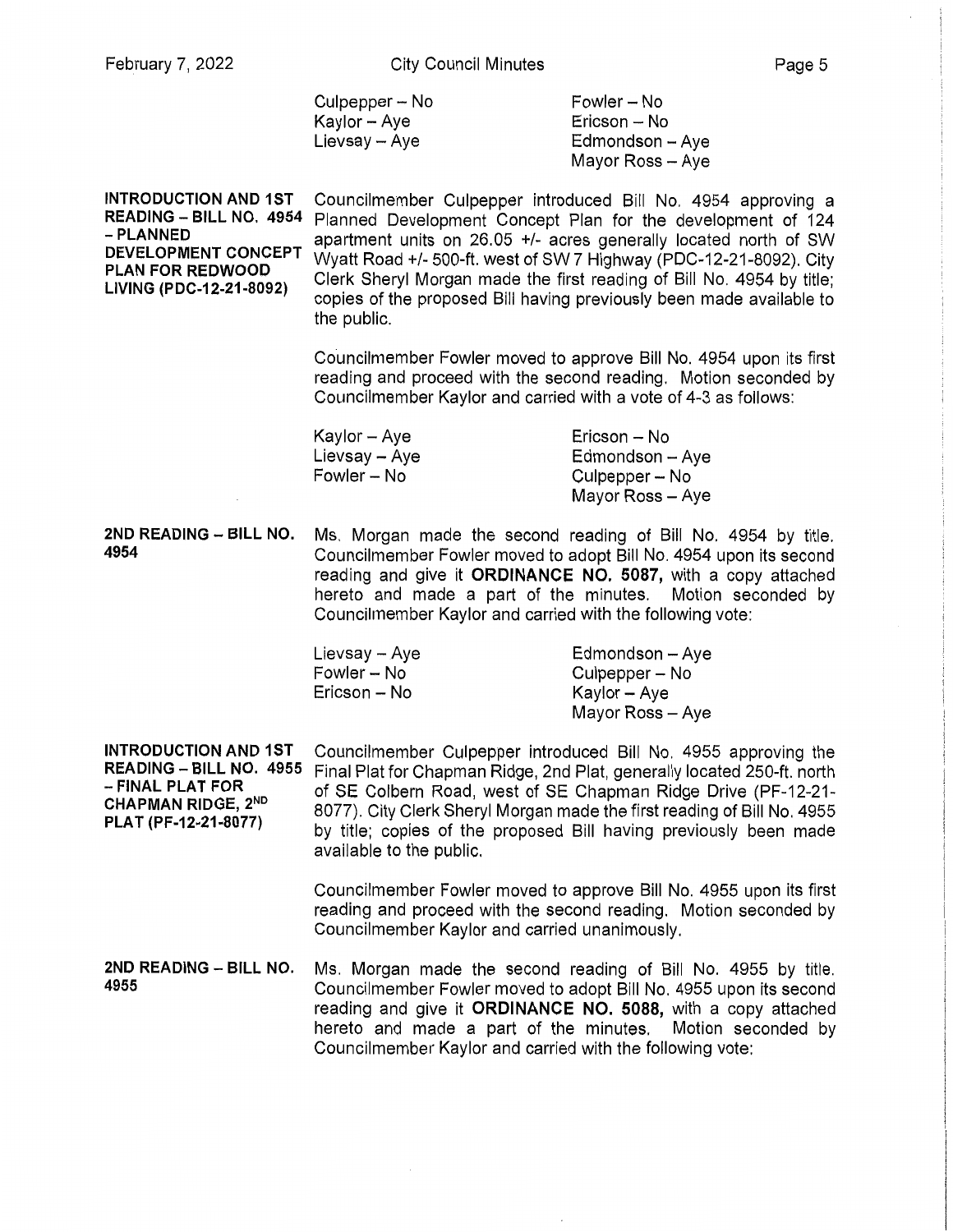| Fowler – Aye    | Culpepper – Aye  |
|-----------------|------------------|
| Ericson – Aye   | Kaylor – Aye     |
| Edmondson – Aye | Lievsay – Aye    |
|                 | Mayor Ross - Aye |

**INTRODUCTION AND 1ST READING - BILL NO. 4956 -CONTRACT FOR LEGAL SERVICES IN LABOR RELATIONS**  Councilmember Culpepper introduced Bill No. 4956 authorizing a contract for legal services between the City of Blue Springs, Missouri, and Jackson Lewis, PC to provide representation of the City in labor relations advice and counsel. City Clerk Sheryl Morgan made the first reading of Bill No. 4956 by title; copies of the proposed Bill having previously been made available to the public.

> Councilmember Fowler moved to approve Bill No. 4956 upon its first reading and proceed with the second reading. Motion seconded by Councilmember Kaylor and carried unanimously.

**2ND READING - BILL NO.** Ms. Morgan made the second reading of Bill No, 4956 by title. **4956** Councilmember Fowler moved to adopt Bill No. 4956 upon its second reading and give it **ORDINANCE NO. 5089,** with a copy attached hereto and made a part of the minutes. Motion seconded by Councilmember Kaylor and carried with the following vote:

| Ericson - Aye   | Kaylor – Aye     |
|-----------------|------------------|
| Edmondson - Aye | Lievsay -- Aye   |
| Culpepper - Aye | Fowler – Aye     |
|                 | Mayor Ross - Aye |

**PRESENTATION- BUY BLUE SPRINGS**  Lara Vermillion, President, and Trish Totta, Vice President of the Blue Springs Chamber of Commerce presented an update of the Buy Blue Springs and Discover Blue Springs programs. A copy of the PowerPoint presentation is attached hereto and made a part of the minutes.

**PRESENTATION - PUBLIC** Bob Muenz, Chief of Police, and Jeff Rogers, Chair of the Public Safety Citizens' Advisory Board Annual Report presented the Board's **ADVISORY BOARD** annual report. **ANNUAL REPORT** 

**VISITORS**  Cheri Beard addressed Council regarding animal control services.

**MAYORAL ANNOUNCEMENTS**  Thoughts to Ponder: "Have a vision of excellence, a dream of success and work like hell."

(Dr. Smauel DeBois Cook)